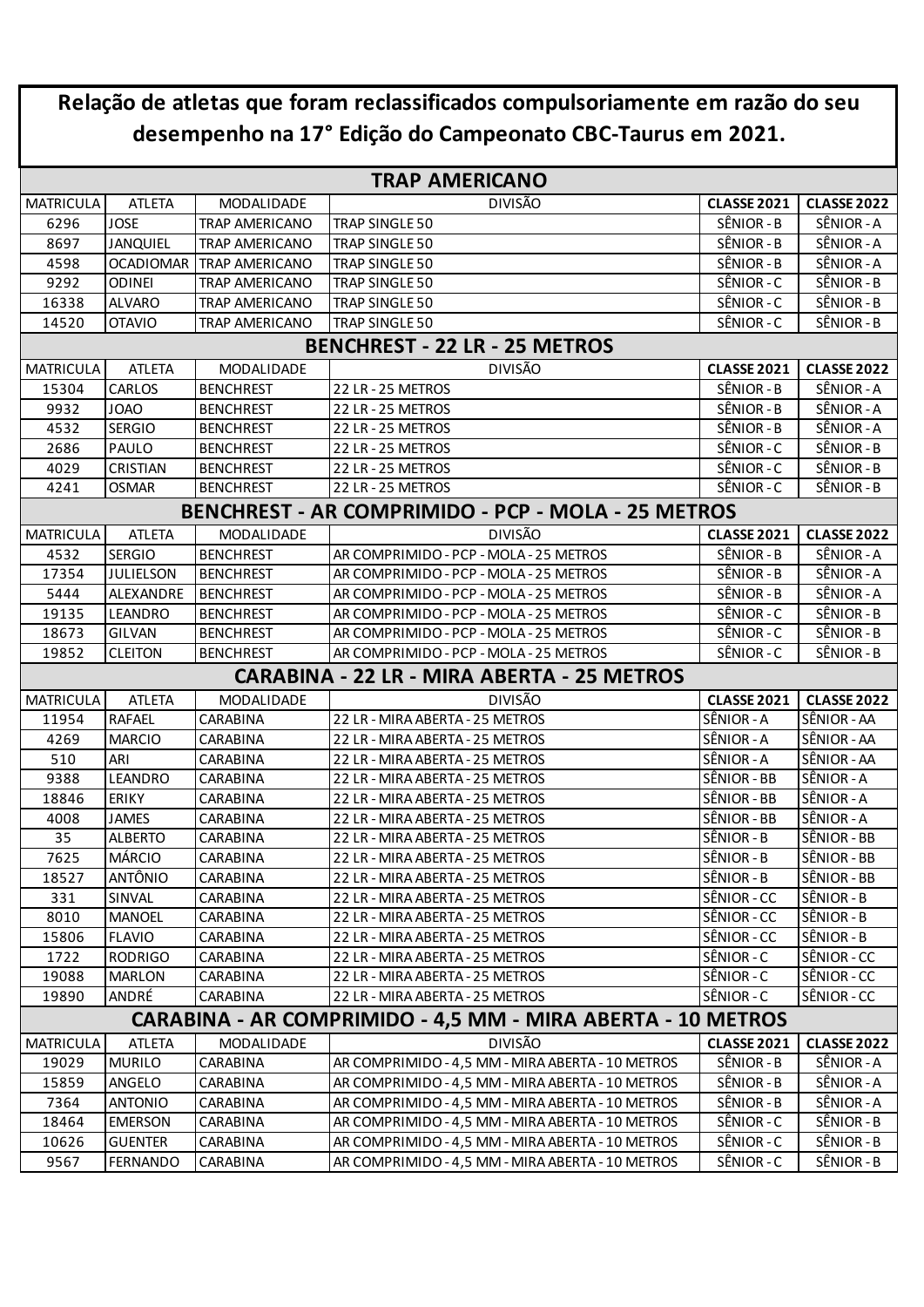| CARABINA - PUMA 38 SPL - MIRA ABERTA - 25 METROS |                  |                   |                                             |                           |                    |  |  |
|--------------------------------------------------|------------------|-------------------|---------------------------------------------|---------------------------|--------------------|--|--|
| <b>MATRICULA</b>                                 | <b>ATLETA</b>    | <b>MODALIDADE</b> | <b>DIVISÃO</b>                              | <b>CLASSE 2021</b>        | <b>CLASSE 2022</b> |  |  |
| 15806                                            | <b>FLAVIO</b>    | CARABINA          | PUMA 38 SPL - MIRA ABERTA - 25 METROS       | SÊNIOR - B                | SÊNIOR - A         |  |  |
| 2682                                             | <b>EMERSON</b>   | CARABINA          | PUMA 38 SPL - MIRA ABERTA - 25 METROS       | SÊNIOR - B                | SÊNIOR - A         |  |  |
| 6837                                             | <b>FABIO</b>     | CARABINA          | PUMA 38 SPL - MIRA ABERTA - 25 METROS       | SÊNIOR - B                | SÊNIOR - A         |  |  |
| 9567                                             | <b>FERNANDO</b>  | CARABINA          | PUMA 38 SPL - MIRA ABERTA - 25 METROS       | SÊNIOR - C                | SÊNIOR - B         |  |  |
| 7625                                             | <b>MÁRCIO</b>    | CARABINA          | PUMA 38 SPL - MIRA ABERTA - 25 METROS       | SÊNIOR - C                | SÊNIOR - B         |  |  |
| 1247                                             | <b>VLADIMIR</b>  | CARABINA          | PUMA 38 SPL - MIRA ABERTA - 25 METROS       | SÊNIOR - C                | SÊNIOR - B         |  |  |
|                                                  |                  |                   | PISTOLA - .45 ACP - MIRA ABERTA - 10 METROS |                           |                    |  |  |
| <b>MATRICULA</b>                                 | <b>ATLETA</b>    | MODALIDADE        | <b>DIVISÃO</b>                              | <b>CLASSE 2021</b>        | <b>CLASSE 2022</b> |  |  |
| 35                                               | <b>ALBERTO</b>   | <b>PISTOLA</b>    | .45 ACP - MIRA ABERTA - 10 METROS           | SÊNIOR - B                | SÊNIOR - A         |  |  |
| 4835                                             | <b>NASSER</b>    | <b>PISTOLA</b>    | .45 ACP - MIRA ABERTA - 10 METROS           | SÊNIOR - B                | SÊNIOR - A         |  |  |
| 493                                              | <b>JULIO</b>     | <b>PISTOLA</b>    | .45 ACP - MIRA ABERTA - 10 METROS           | SÊNIOR - B                | SÊNIOR - A         |  |  |
| 13574                                            | <b>BRUNO</b>     | <b>PISTOLA</b>    | .45 ACP - MIRA ABERTA - 10 METROS           | SÊNIOR - C                | SÊNIOR - B         |  |  |
| 168                                              | <b>HEBER</b>     | <b>PISTOLA</b>    | .45 ACP - MIRA ABERTA - 10 METROS           | SÊNIOR - C                | SÊNIOR - B         |  |  |
| 4029                                             | <b>CRISTIAN</b>  | <b>PISTOLA</b>    | .45 ACP - MIRA ABERTA - 10 METROS           | SÊNIOR - C                | SÊNIOR - B         |  |  |
|                                                  |                  |                   | PISTOLA - MAIOR - MIRA ABERTA - 10 METROS   |                           |                    |  |  |
| <b>MATRICULA</b>                                 | <b>ATLETA</b>    | MODALIDADE        | <b>DIVISÃO</b>                              | <b>CLASSE 2021</b>        | <b>CLASSE 2022</b> |  |  |
| 10106                                            | <b>GUSTAVO</b>   | <b>PISTOLA</b>    | MAIOR - MIRA ABERTA - 10 METROS             | SÊNIOR - B                | SÊNIOR - A         |  |  |
| 13058                                            | LEANDRO          | <b>PISTOLA</b>    | MAIOR - MIRA ABERTA - 10 METROS             | SÊNIOR - B                | SÊNIOR - A         |  |  |
| 15574                                            | <b>CLAUDECIR</b> | <b>PISTOLA</b>    | MAIOR - MIRA ABERTA - 10 METROS             | SÊNIOR - B                | SÊNIOR - A         |  |  |
| 1554                                             | PABLO            | <b>PISTOLA</b>    | MAIOR - MIRA ABERTA - 10 METROS             | SÊNIOR-C                  | SÊNIOR - B         |  |  |
| 168                                              | <b>HEBER</b>     | <b>PISTOLA</b>    | MAIOR - MIRA ABERTA - 10 METROS             | SÊNIOR - C                | SÊNIOR - B         |  |  |
| 15806                                            | <b>FLAVIO</b>    | <b>PISTOLA</b>    | MAIOR - MIRA ABERTA - 10 METROS             | SÊNIOR - C                | SÊNIOR - B         |  |  |
|                                                  |                  |                   | PISTOLA - MAIOR - MIRA ABERTA - 25 METROS   |                           |                    |  |  |
| <b>MATRICULA</b>                                 | <b>ATLETA</b>    | MODALIDADE        | <b>DIVISÃO</b>                              | <b>CLASSE 2021</b>        | <b>CLASSE 2022</b> |  |  |
| 1227                                             | <b>ROGÉRIO</b>   | <b>PISTOLA</b>    | MAIOR - MIRA ABERTA - 25 METROS             | SÊNIOR - B                | SÊNIOR - A         |  |  |
| 16933                                            | <b>ANTENOR</b>   | <b>PISTOLA</b>    | MAIOR - MIRA ABERTA - 25 METROS             | SÊNIOR - B                | SÊNIOR - A         |  |  |
| 1160                                             | CELSO            | <b>PISTOLA</b>    | MAIOR - MIRA ABERTA - 25 METROS             | SÊNIOR - B                | SÊNIOR - A         |  |  |
| 7999                                             | <b>JOSE</b>      | <b>PISTOLA</b>    | MAIOR - MIRA ABERTA - 25 METROS             | SÊNIOR-C                  | SÊNIOR - B         |  |  |
| 2747                                             | <b>MARCO</b>     | <b>PISTOLA</b>    | MAIOR - MIRA ABERTA - 25 METROS             | SÊNIOR-C                  | SÊNIOR - B         |  |  |
| 1548                                             | ALEXANDRE        | <b>PISTOLA</b>    | MAIOR - MIRA ABERTA - 25 METROS             | SÊNIOR-C                  | SÊNIOR - B         |  |  |
|                                                  |                  |                   | PISTOLA - MENOR - MIRA ABERTA - 10 METROS   |                           |                    |  |  |
| <b>MATRICULA</b>                                 | <b>ATLETA</b>    | MODALIDADE        | DIVISÃO                                     | CLASSE 2021   CLASSE 2022 |                    |  |  |
| 7625                                             | <b>MÁRCIO</b>    | <b>PISTOLA</b>    | MENOR - MIRA ABERTA - 10 METROS             | SÊNIOR - A                | SÊNIOR - AA        |  |  |
| 9468                                             | SÉRGIO           | <b>PISTOLA</b>    | MENOR - MIRA ABERTA - 10 METROS             | SÊNIOR - A                | SÊNIOR - AA        |  |  |
| 11633                                            | <b>ROQUE</b>     | <b>PISTOLA</b>    | MENOR - MIRA ABERTA - 10 METROS             | SÊNIOR - A                | SÊNIOR - AA        |  |  |
| 35                                               | <b>ALBERTO</b>   | <b>PISTOLA</b>    | MENOR - MIRA ABERTA - 10 METROS             | SÊNIOR - BB               | SÊNIOR - A         |  |  |
| 4606                                             | KALIL            | <b>PISTOLA</b>    | MENOR - MIRA ABERTA - 10 METROS             | SÊNIOR - BB               | SÊNIOR - A         |  |  |
| 4835                                             | <b>NASSER</b>    | <b>PISTOLA</b>    | MENOR - MIRA ABERTA - 10 METROS             | SÊNIOR - BB               | SÊNIOR - A         |  |  |
| 1227                                             | ROGÉRIO          | <b>PISTOLA</b>    | MENOR - MIRA ABERTA - 10 METROS             | SÊNIOR - B                | SÊNIOR - BB        |  |  |
| 7939                                             | <b>BRUNO</b>     | <b>PISTOLA</b>    | MENOR - MIRA ABERTA - 10 METROS             | SÊNIOR - B                | SÊNIOR - BB        |  |  |
| 6602                                             | ALEXANDRE        | <b>PISTOLA</b>    | MENOR - MIRA ABERTA - 10 METROS             | SÊNIOR - B                | SÊNIOR - BB        |  |  |
| 168                                              | <b>HEBER</b>     | <b>PISTOLA</b>    | MENOR - MIRA ABERTA - 10 METROS             | SÊNIOR - CC               | SÊNIOR - B         |  |  |
| 14446                                            | SEBASTIAN        | <b>PISTOLA</b>    | MENOR - MIRA ABERTA - 10 METROS             | SÊNIOR - CC               | SÊNIOR - B         |  |  |
| 9914                                             | <b>PATRIC</b>    | <b>PISTOLA</b>    | MENOR - MIRA ABERTA - 10 METROS             | SÊNIOR - CC               | SÊNIOR - B         |  |  |
| 36                                               | <b>SIDNEY</b>    | <b>PISTOLA</b>    | MENOR - MIRA ABERTA - 10 METROS             | SÊNIOR - C                | SÊNIOR-CC          |  |  |
| 10720                                            | LEANDRO          | <b>PISTOLA</b>    | MENOR - MIRA ABERTA - 10 METROS             | SÊNIOR - C                | SÊNIOR - CC        |  |  |
| 10128                                            | <b>NATANAEL</b>  | <b>PISTOLA</b>    | MENOR - MIRA ABERTA - 10 METROS             | SÊNIOR - C                | SÊNIOR - CC        |  |  |
|                                                  |                  |                   |                                             |                           |                    |  |  |